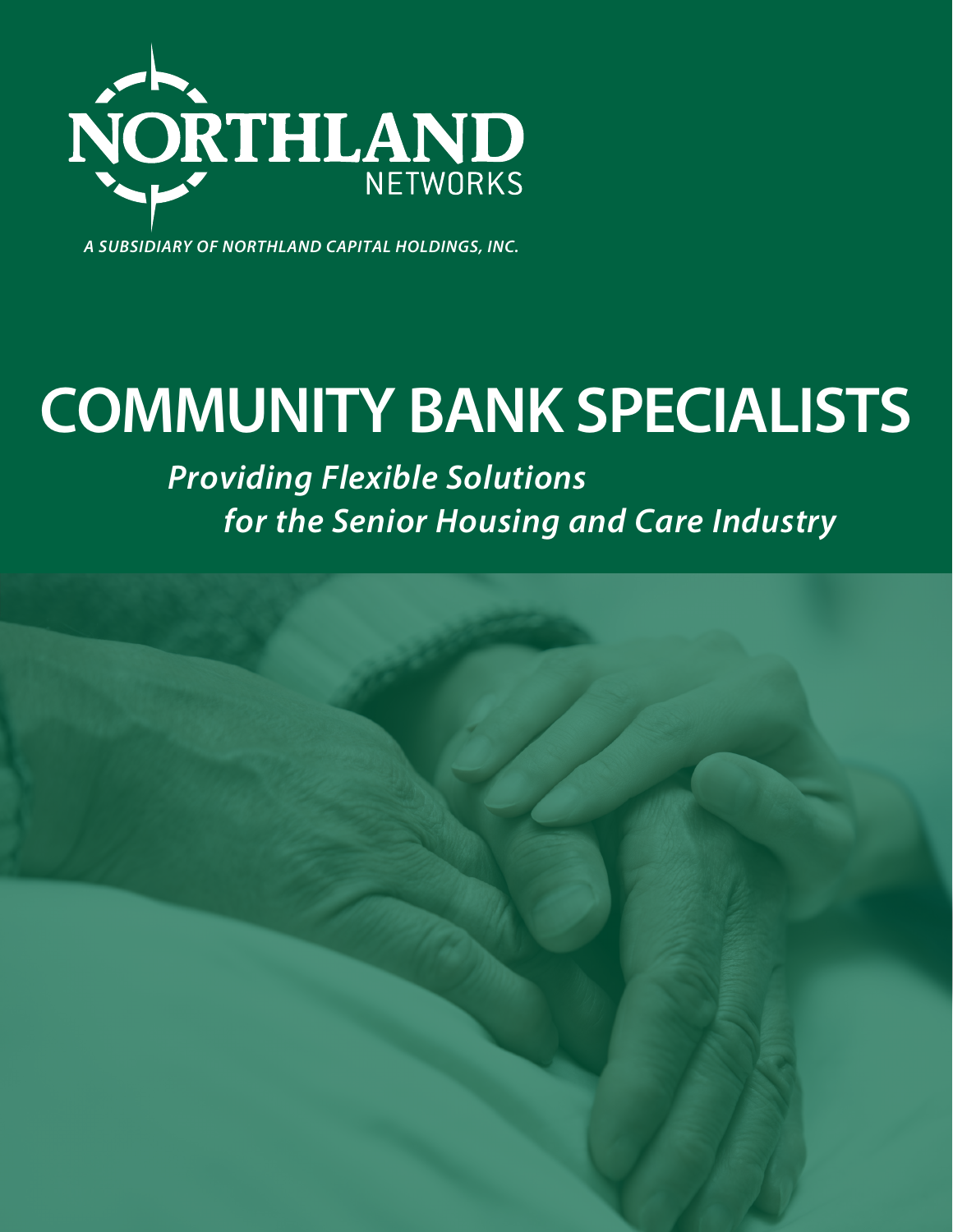# **BANK FINANCING SOLUTIONS SENIOR HOUSING & CARE**

*At Northland, the right direction means working in partnership for success.*

## **ABOUT NORTHLAND NETWORKS, INC.**

At Northland Networks, we bring together senior housing and care investors with our *network of 300+ banks.* Taxable and tax-exempt financing projects have been completed in thirty states, enabling diverse lending and investing opportunities.

#### **STRENGTHS OF NORTHLAND NETWORKS' PROGRAM**

- Over \$900 million in loan placements
- Close relationships with 300+ Network Banks
- More than 150 projects in 30 states
- Loans between \$2 to \$30 million
- Experienced and quick-moving underwriting team
- Flexible loan terms specific to the needs of the project

#### **OUR PROFESSIONALS**

#### **SETH N. KAHN**

#### **MANAGING DIRECTOR - COMMERCIAL FINANCE**

Mr. Kahn has over thirty years of experience in the industry, working for clients throughout the U.S. He has expertise in underwriting senior care debt that he places with banks across the country.

Seth received his Bachelor of Science Degree in Accounting and Finance at Northern State University in Aberdeen, South Dakota, and did graduate work at the University of St. Thomas. While in college, he played Center Linebacker for the Northern State Wolves.

### **THE NETWORK ADVANTAGE**

*Our advantage is simple: Northland Networks has strong relationships with 300+ community banks who want to finance senior housing and care projects.*

- Due to Northland's expertise in bank-qualified bonds, we have strong working relationships with 300+ community banks.
- Senior housing and care loan participations allow community banks to diversify their portfolios through access to otherwise inaccessible markets.
- Community banks, with increased deposits since the onslaught of Covid-19, are eager to lend.
	- □ Loans are the dominant profit source for community banks, unlike many larger banks who offer a diverse set of products and services.
- Working with a specialist in underwriting and commercial loan placement offers maximum flexibility in financing options.



**Seth N. Kahn Managing Director 612-851-5956 skahn@northlandsecurities.com**

**Michael Mason Associate 612-851-4913 mmason@northlandsecurities.com**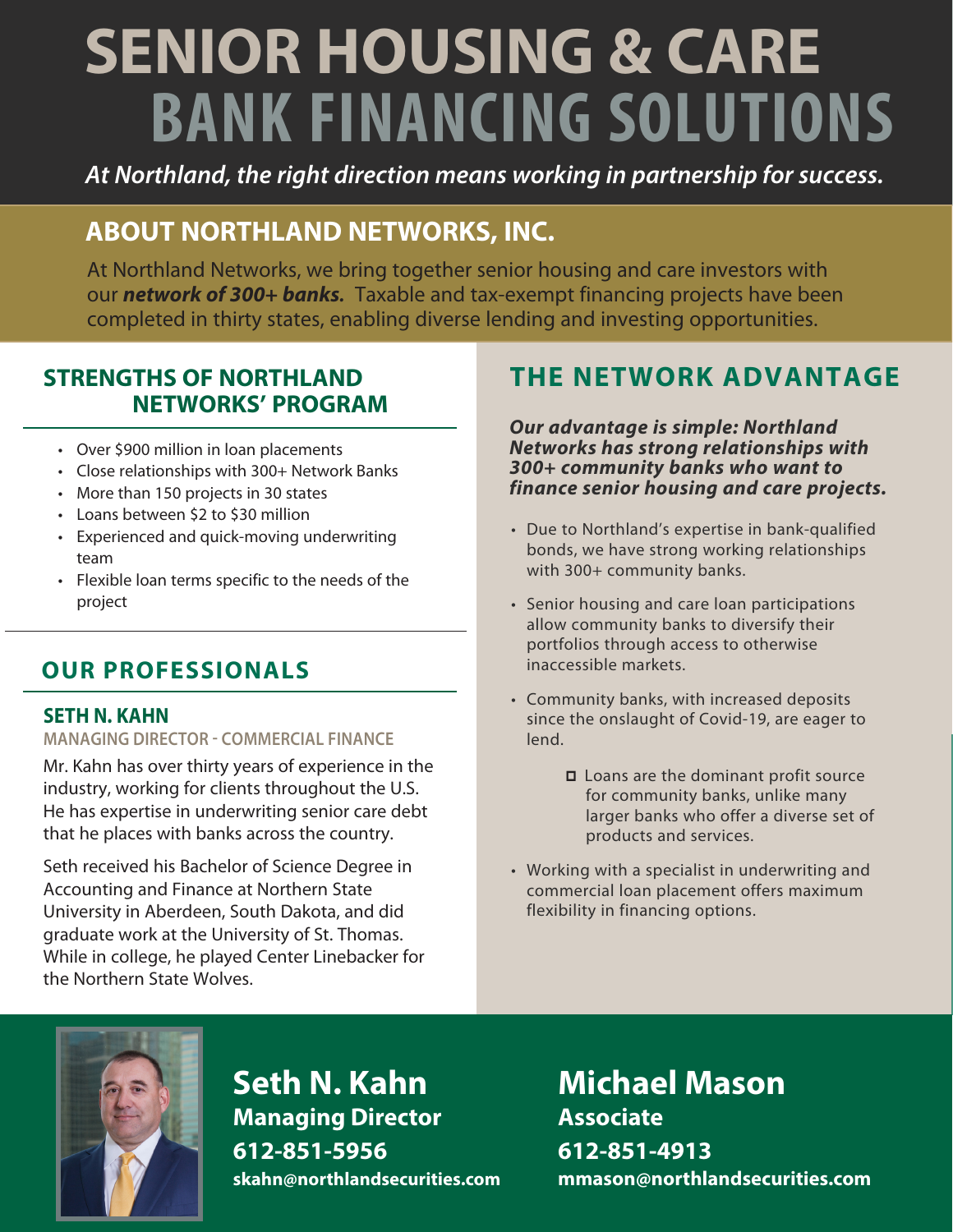# **NORTHLAND NETWORKS Advantages to You**

#### **HOW IT WORKS**

The first step is to have an introductory conversation. Our team would love to learn more about you and your goals. In the senior housing and care space, we have extensive experience in acquisition, construction mini perm, and refinancing loans.

If we are a fit, our team will ask for a short list of information about you and the project. After quick review (usually in about one week), we will propose a term sheet.

Once agreeing on a final term sheet, we work diligently to underwrite the deal and create a comprehensive packet to share with Northland Networks' large network of community bank partners.

Member Banks then select the participation amounts that match their needs. As banks perform their own review, our team works efficiently with each community bank to provide additional information, if necessary, before closing.

*It is important to note that we are not brokers. We do not go to lenders to simply negotiate a term sheet: We are your agent who will underwrite and close the deal based on your needs.* 

RIHLAN

**NETWORKS** 

### **FLEXIBLE TERMS**

- Loan Amounts: \$2MM to \$30MM
- LTV: 60%-80% is most common
- Rates: Fixed at 4.00%-4.75%
	- □ Rates are usually fixed at closing based on WSJ Prime plus a spread
- Term: Commonly 5 to 7 years with extension options
- Amortization Period: Up to 25 years
- Interest-Only Period: Possible over stabilization period
- Stabilized Debt Service Coverage Ratio: 1.30 x 1.00 EBITDAR
- Reserves: Highly variable based on project
- Prepayments: Prepayment fees unlikely after Year 2

### **COMMON DEBT TYPES**

- Project Acquisition and Stabilization Loans
- Refinancing Loans
- Construction and Construction Mini Perm Loans
- Taxable and Tax-Exempt Revenue Bonds

PROVIDING DIRECTION

PRODUCING RESULTS